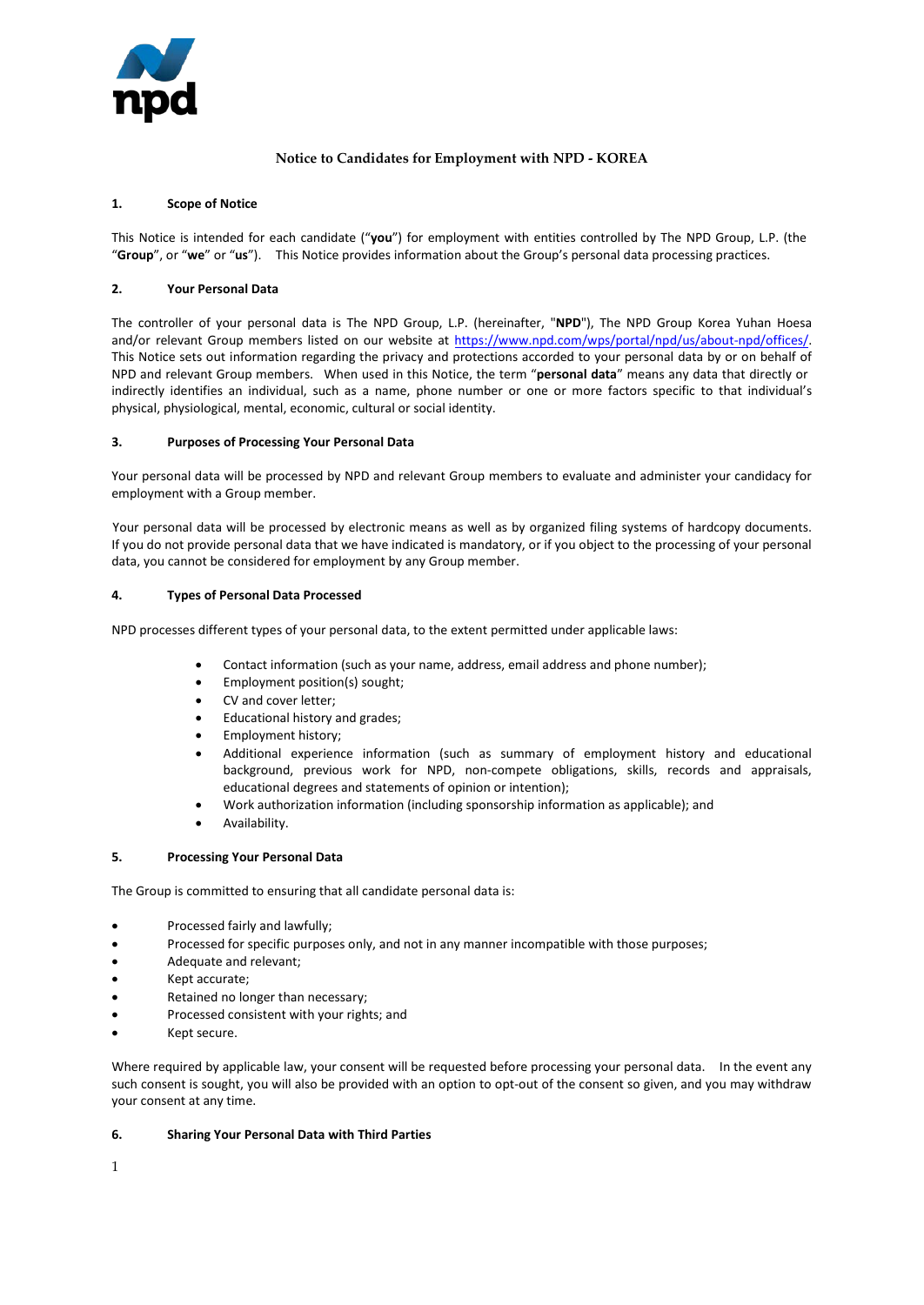Where necessary for the purposes described in this Notice, your personal data will be shared among relevant Group entities, third party service providers who maintain reasonable security practices commensurate with applicable law, and government agencies. In some cases, third party service providers may be granted access to a specific Group database, but their access is restricted on a need-to-know basis via access limitations. Group entities and third parties with whom your data will be shared include Group HR and IT personnel responsible for recruitment or IT processing and security functions, third parties providing IT services and support for any of the purposes described in this Notice, and in-house and outside counsel.

Wherever required under applicable law, the relevant Group company will enter into with third party service providers data processing or similar agreements that require in particular that such third party service providers will maintain the same level of personal data protection as implemented by the Group.

# **NPD will outsource the handling of your personal data to certain service providers for NPD's benefit ("Outsourcing"), as follows:**

| <b>Service Providers</b>                                                       | <b>Outsourced Tasks</b>                |
|--------------------------------------------------------------------------------|----------------------------------------|
| (if the data are to be Transferred to a location outside of Korea, the country |                                        |
| where the personal data are to be Transferred)                                 |                                        |
| Workday, L.P. (United States)                                                  | Operation of IT systems for processing |
| Workday Limited (Ireland)                                                      | of your personal data for recruitment  |
|                                                                                | purposes                               |

#### **NPD will transfer your personal data to the third parties for their benefit, as follows:**

| Transferees/recipients<br>(if the data are to be Transferred to<br>a location outside of Korea, the<br>country where the personal data are<br>to be Transferred) | Purposes of use by the<br>transferees/recipients | Items of personal<br>data<br>to<br>be<br>transferred | Data retention/use period<br>of<br>the<br>transferees/recipients |
|------------------------------------------------------------------------------------------------------------------------------------------------------------------|--------------------------------------------------|------------------------------------------------------|------------------------------------------------------------------|
| The NPD Group, L.P. (U.S.)                                                                                                                                       | set forth in<br>Purposes                         | Personal data set                                    | Retention period set forth                                       |
|                                                                                                                                                                  | Section 3                                        | forth in Section 4                                   | in Section 10                                                    |
| The NPD Group Australia Pty Limited                                                                                                                              | set forth in<br>Purposes                         | Personal data set                                    | Retention period set forth                                       |
| (Australia)                                                                                                                                                      | Section 3                                        | forth in Section 4                                   | in Section 10                                                    |

If you object to the processing of your personal data, you cannot be considered for employment by any Group member.

#### **7. Transfers of Data Outside of Your Country**

## **When you provide your personal data on Workday Recruiting, that personal data (as described in Section 4. above) will be transferred to NPD and Workday in the U.S. and may also be transferred to other Group entities or to third parties described in Section 6. above, located outside your country of residence, for the purposes set forth in Section 3 above.**

In some cases, transfers of your personal data may be made to countries that are considered by the European Commission or by other governmental entities or authorities to offer adequate protection to personal data. In other cases, transfers may be made to countries, like the U.S., that are not considered to offer adequate protection of personal data; transfers to those countries will be made pursuant to the standard contractual clauses approved by the European Commission, relevant national equivalents thereof, or other safeguards where permissible.

Although highly unlikely, transfers may be made to respond to law enforcement requests or discovery procedures, or where required or permitted by applicable laws, court orders, government regulations, or government authorities (including tax and employment). Such transfers may entail access by courts or governmental authorities outside your country, after having ensured that only your minimal necessary data is disclosed and transferred, or that such data is deidentified or that, where possible, appropriate stipulative court orders have been issued.

#### **8. Data Security**

Your personal data will be secured by taking security measures that are commensurate with the sensitivity of the personal data processed. To this end, the Group maintains reasonable physical, technical, and administrative security measures (including IT system monitoring) with a view to protecting candidate personal data against theft; accidental loss;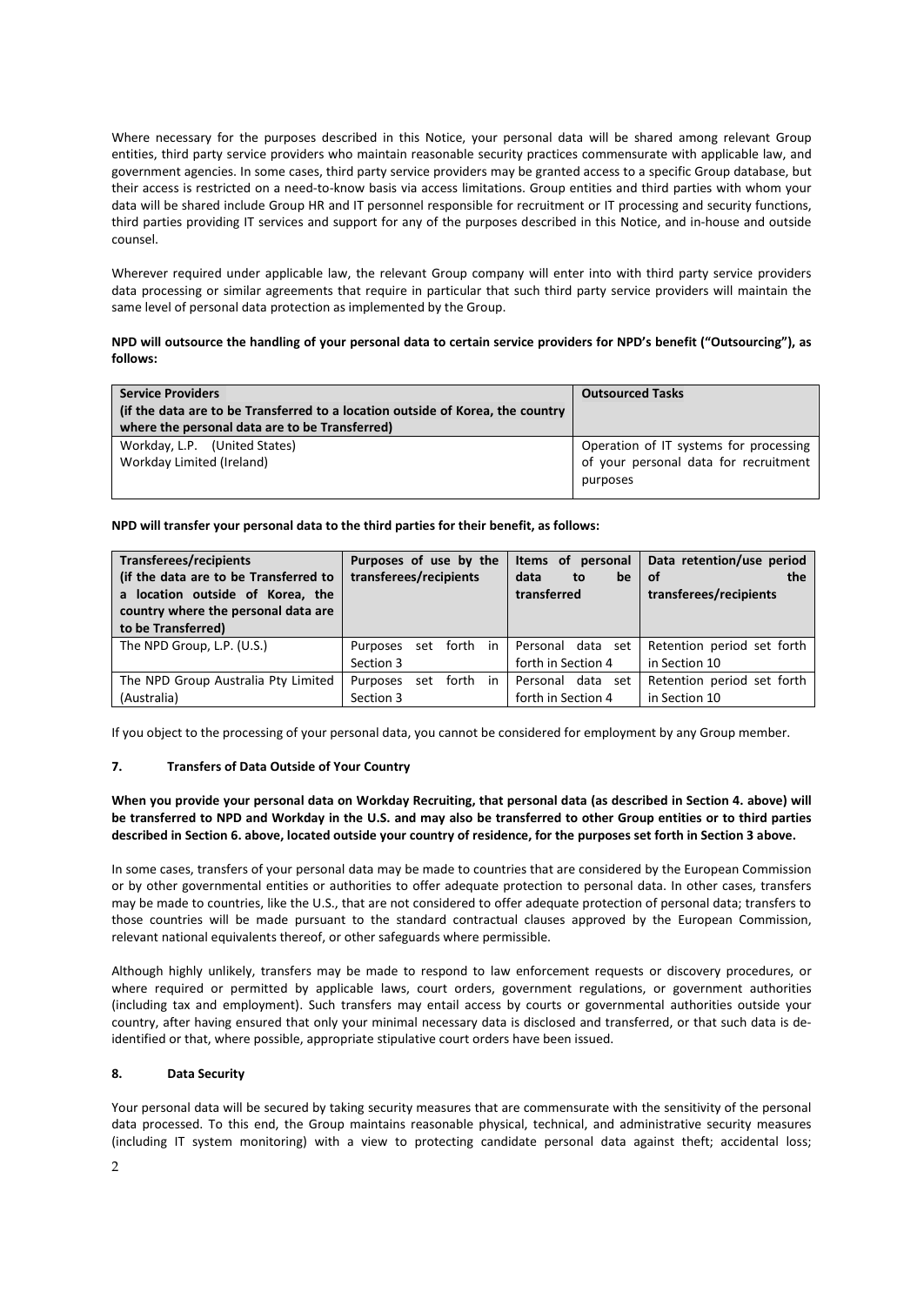unauthorized alteration; unauthorized or accidental access, processing, erasure, use, disclosure or copying; and/or accidental or unlawful destruction.

#### **9. Updating Your Data/Your Rights**

For as long as your candidacy is active, you have the responsibility to ensure that all your data is kept up to date on Workday Recruiting. You have the right under applicable law to access and correct personal data concerning you, subject to limited exceptions that may be prescribed by applicable law. Where justified and allowed by applicable law, you may also require that your personal data be deleted or blocked, or you may be entitled to object to further processing of your data.

Your right of access, correction, deletion, blocking and objection, and your responsibility to notify changes in your personal circumstances, as well as any other right you may have under applicable law, may be exercised by signed request or email sent t[o talentacquisition@npd.com.](mailto:talentacquisition@npd.com)

**Department in charge :** Human Resources (Shanghai) **Contact information :** +86.21.6275.2555

#### **10. Retaining Your Data**

The Group will retain all personal data of unsuccessful candidates for 18 months from your last log-in date on Workday Recruiting so that we may have the option of contacting you for Group job openings. Personal data of successful candidates will be retained in compliance with applicable laws and the Group's data protection policies and notices.

#### **11. Installations and Operation of Automatic Personal Data Collection Systems and Deactivation thereof**

NPD uses cookies, which automatically save and search the information of candidates. Cookies are tiny text files sent from the server used to operate the website to your browser. Cookies are saved to the hard drive of your device. Cookies are used to provide personalized services by identifying log-in status, the language used and the number of your visits to the website. You can choose whether or not to accept cookies.

You may choose whether to allow installation of cookies. The Help portion of the toolbar on most browsers will tell you how to prevent your computer from accepting new cookies, how to have the browser notify you when you receive a new cookie, or how to disable cookies altogether.

#### **12. Destruction/Disposal of Personal Data**

As a general rule, NPD will without delay destroy/dispose of your personal data when they are no longer necessary (e.g., fulfillment of purposes of collection/use thereof, expiry of a retention period, etc.); provided that the foregoing will not apply if the data are required to be retained pursuant to another Korean law or regulation, in which case the personal data or personal data file will be segregated from any other personal data while in storage and being administered.

Personal data will be destroyed so as not to be restored or reconstructed as follows:

• Personal data printed on paper will be shredded or incinerated for disposal; and Personal data saved in a digital format will be deleted by using technology that prevents the recovery/reconstruction of the records.

#### **I ACKNOWLEDGE THAT I HAVE READ AND UNDERSTOOD THIS NOTICE AND I AGREE TO NPD COLLECTING, USING, TRANSFERRING AND DISCLOSING PERSONAL DATA AND COMPLY WITH SECTION 9 OF THIS NOTICE AT ALL TIMES.**

| Collection/use of personal data (as described above): |  | No $\blacksquare$ |
|-------------------------------------------------------|--|-------------------|
|                                                       |  |                   |

**Transfer of personal data (as described above): Yes**  $\Box$  **No**  $\Box$ 

Name:

\_\_\_\_\_\_\_\_\_\_\_\_\_\_\_\_\_\_\_\_\_\_\_

Date:

Please return a signed copy of this Notice per email to Winni Yang, HR Manager[, winni.yang@npd.com,](mailto:winni.yang@npd.com) +86.21.6275.2555.